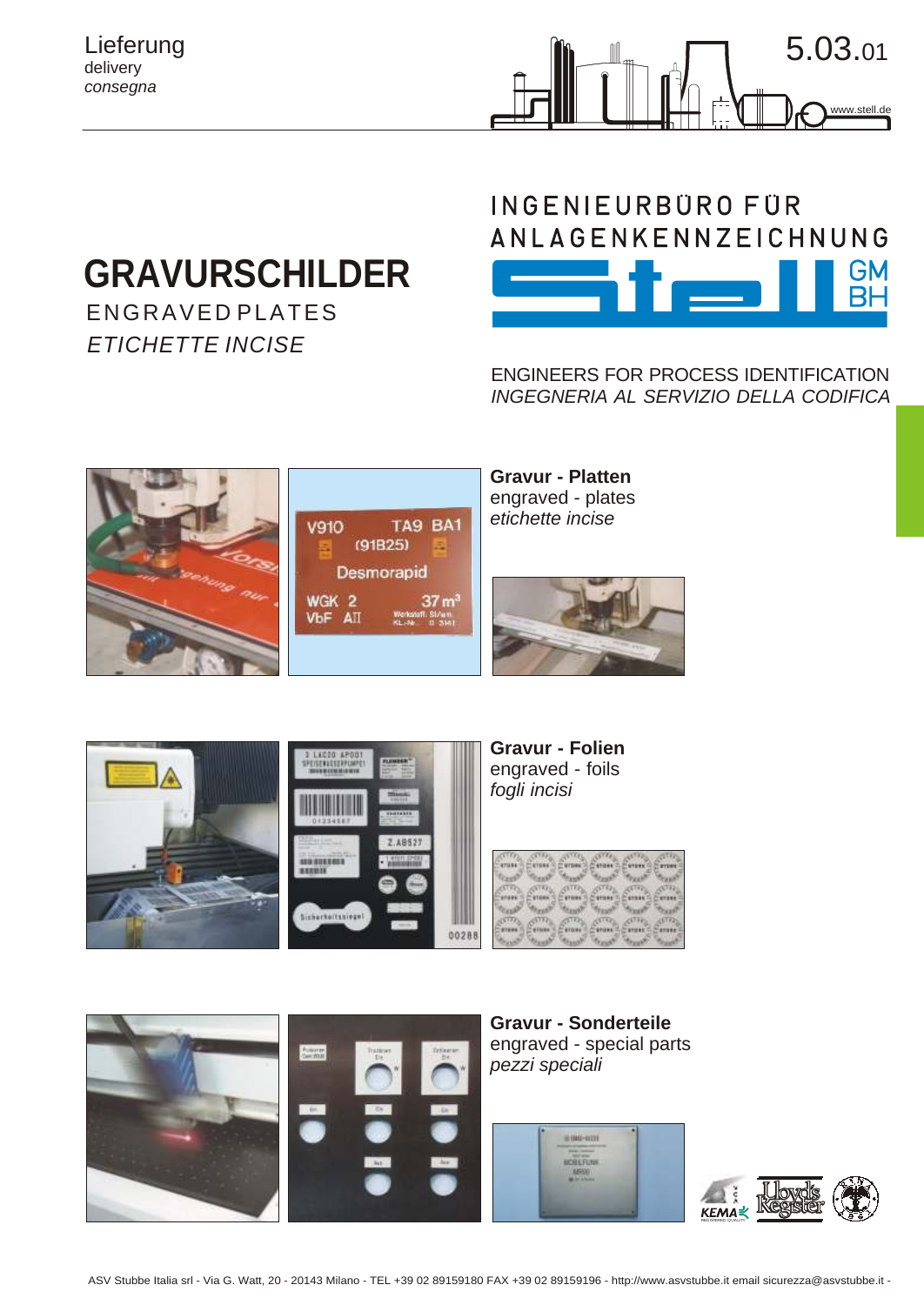







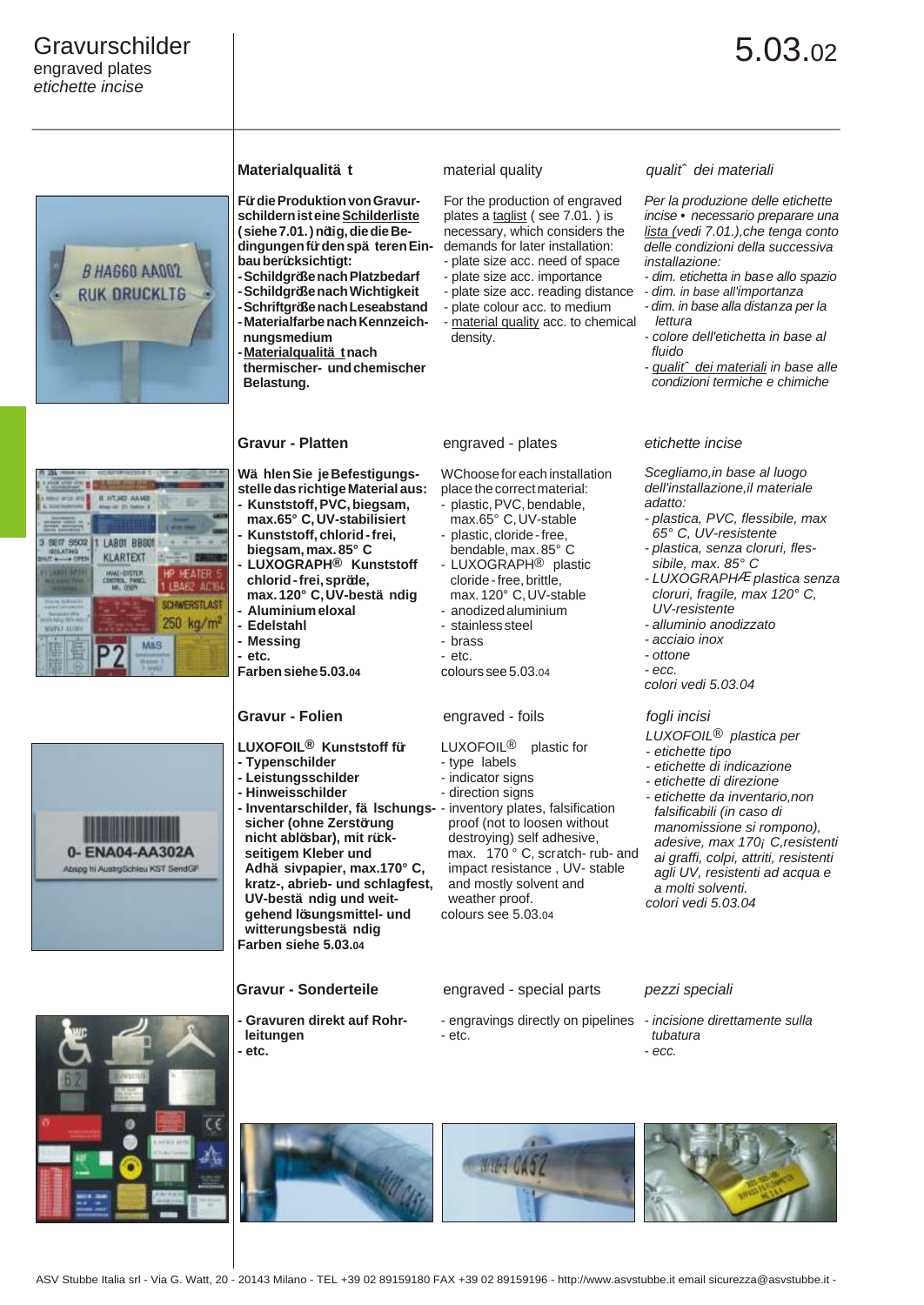## Beispiele Standardgrößen examples in standards size *esempi di dimensioni standard*